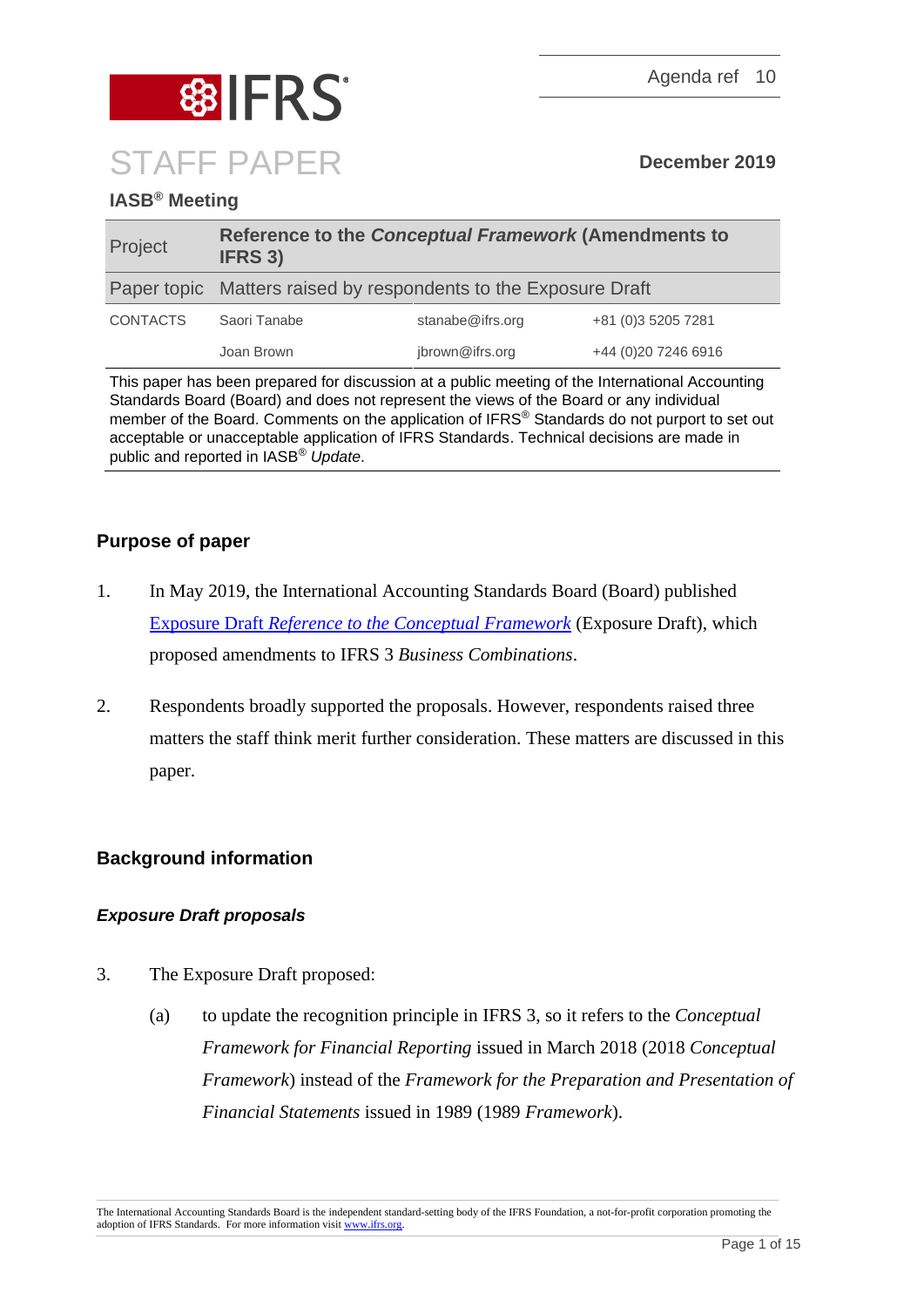- (b) to avoid an unintended consequence of updating the reference, by adding to IFRS 3 an exception to its recognition principle. The exception would apply to liabilities and contingent liabilities that would be within the scope of IAS 37 *Provisions, Contingent Liabilities and Contingent Assets* or IFRIC 21 *Levies* if incurred separately. For these items, an acquirer would apply IAS 37 or IFRIC 21, instead of the 2018 *Conceptual Framework*, to identify the present obligations it had assumed in a business combination.
- (c) to add to IFRS 3 an explicit statement that an acquirer should not recognise contingent assets acquired in a business combination.

## *Feedback from respondents***<sup>1</sup>**

- 4. Most respondents supported all the proposals they commented on. However, some respondents suggested that updating the reference to the *Conceptual Framework* could have unintended consequences beyond those addressed by the proposals in the Exposure Draft. Respondents suggested three further amendments.
- 5. They suggested the Board:

1

- (a) add to IFRS 3 another exception to its recognition principle (discussed in paragraphs [6](#page-2-0)[–29\)](#page-9-0);
- (b) clarify which aspects of the proposed requirements for contingent liabilities apply the IFRS 3 recognition principle and which aspects are exceptions to that principle (discussed in paragraphs [30–](#page-10-0)[36\)](#page-12-0); and
- (c) clarify whether updating the reference to the *Conceptual Framework* will change IFRS 3 requirements for recognition of assets and liabilities whose fair values are subject to measurement uncertainty (discussed in paragraphs [37–](#page-12-1)[43\)](#page-14-0).

IASB November meeting *[Agenda Paper 10 Reference to the Conceptual Framework \(Amendments to](https://www.ifrs.org/-/media/feature/meetings/2019/november/iasb/ap10-conceptual-framework.pdf)  [IFRS 3\)—Comment letter analysis](https://www.ifrs.org/-/media/feature/meetings/2019/november/iasb/ap10-conceptual-framework.pdf)*.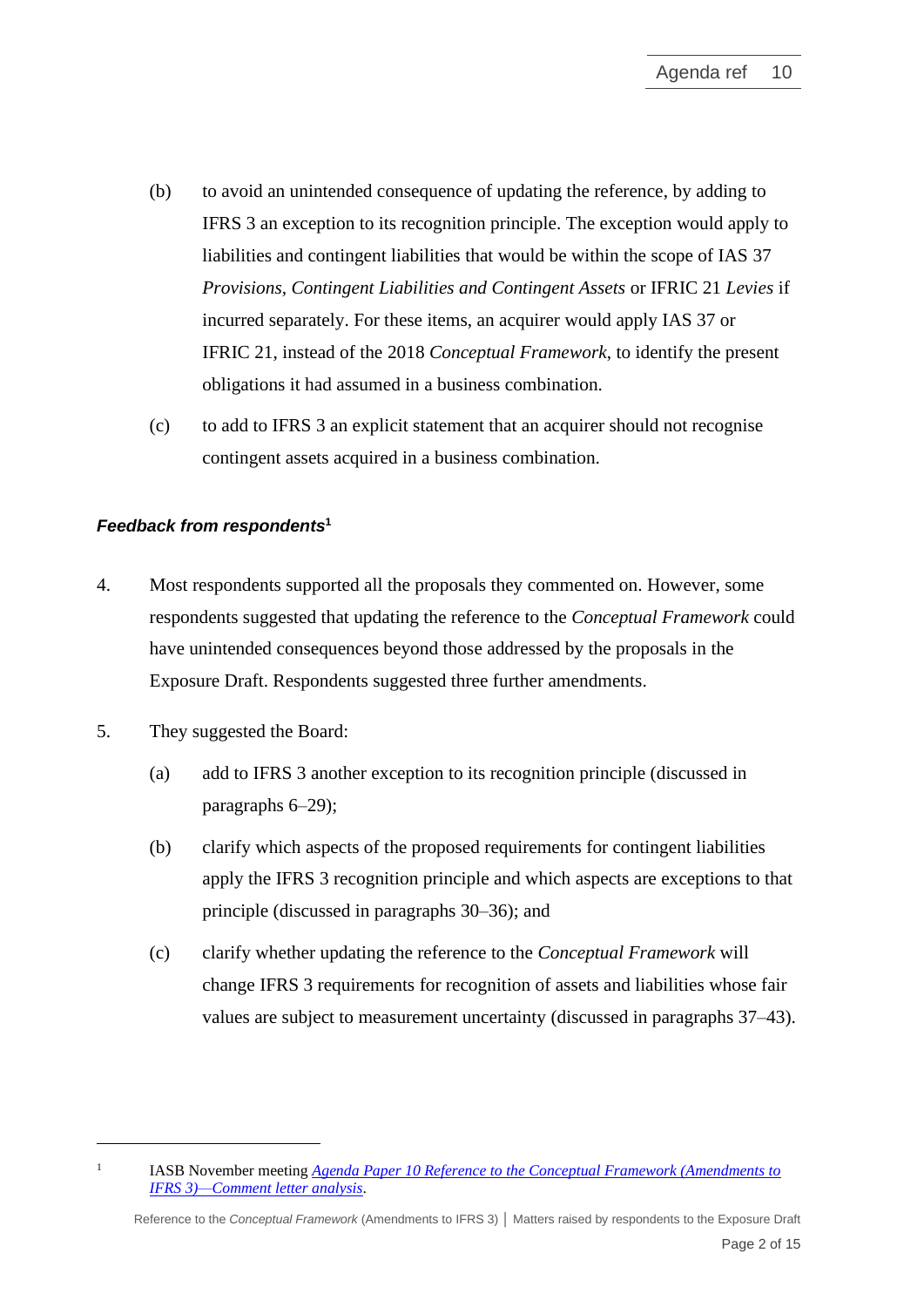# **Suggestion 1—add to IFRS 3 another exception to its recognition principle**

#### *Reason for providing recognition exceptions*

<span id="page-2-0"></span>6. The definitions of assets and liabilities in the 2018 *Conceptual Framework* are different from those in the 1989 *Framework*. The differences are such that updating the reference without making any other changes to IFRS 3 could increase the population of assets and liabilities qualifying for recognition in a business combination. Some of these assets or liabilities might not qualify for recognition applying other applicable IFRS Standards after the acquisition date. So, the acquirer would first recognise the assets or liabilities at the time of the business combination and then derecognise them immediately afterwards. The resulting 'day 2' loss or gain would not depict an economic loss or gain, so would not faithfully represent any aspect of the acquirer's financial performance.

### *Exposure Draft proposal*

7. The Board concluded that the problem of day 2 losses or gains would be significant in practice only for liabilities accounted for after the acquisition date applying IAS 37 or IFRIC 21. To avoid the problem, the Exposure Draft proposed to add to IFRS 3 an exception to its recognition principle. For liabilities and contingent liabilities that would be within the scope of IAS 37 or IFRIC 21 if incurred separately, an acquirer would apply IAS 37 or IFRIC 21 respectively, instead of the 2018 *Conceptual Framework*, to identify the obligations it had assumed in a business combination.

#### *Comments received*

8. Almost all respondents supported the proposed exception. However, some respondents identified another possible source of day 2 losses and gains, for which they suggested a second exception was required. These respondents—mainly accounting firms suggested that, applying the 2018 *Conceptual Framework*, an acquirer of a business might recognise at the acquisition date current tax liabilities or assets it would not recognise subsequently applying IFRIC 23 *Uncertainty over Income Tax Treatments*.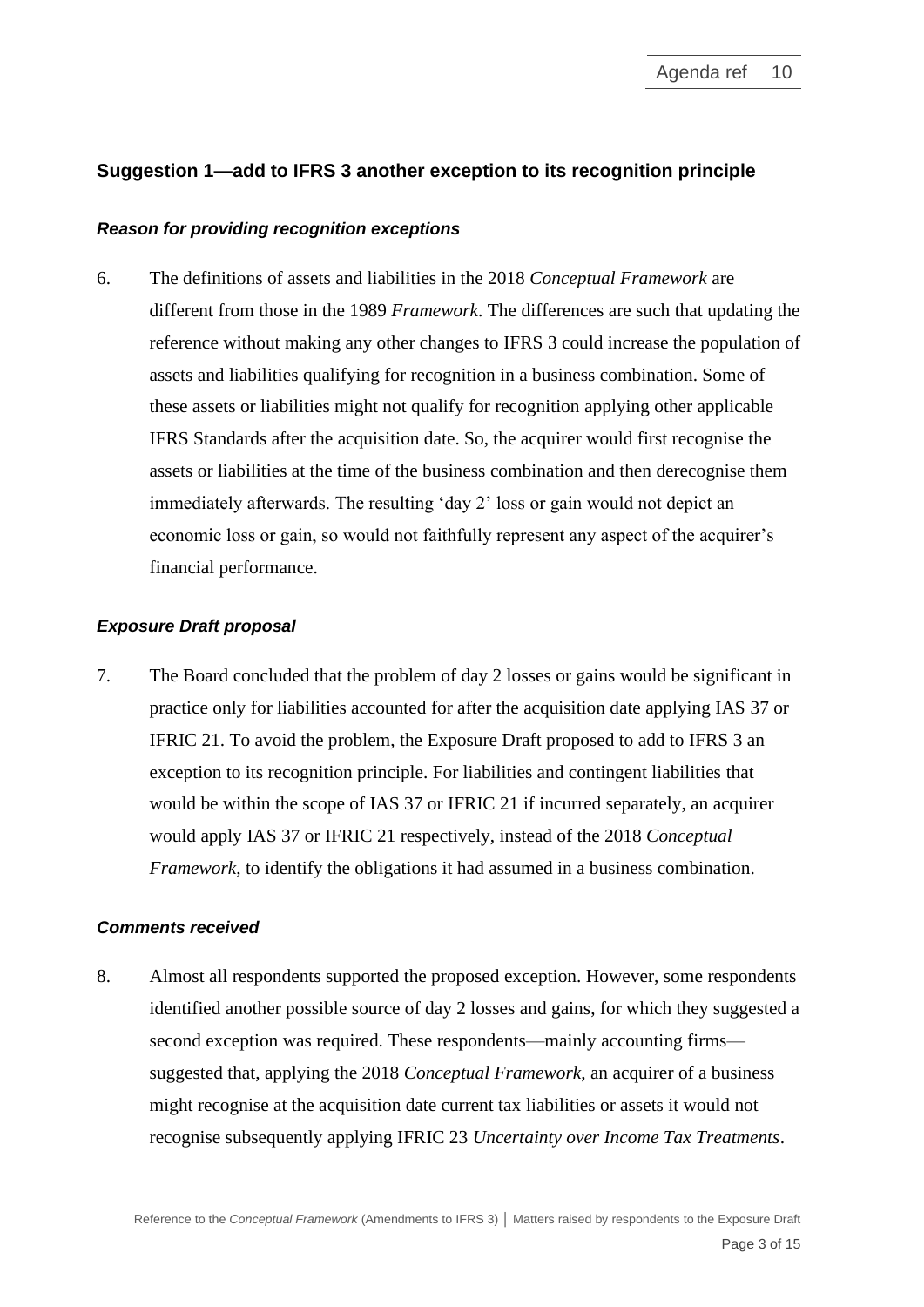- 9. Their reasoning was that:
	- (a) the 2018 *Conceptual Framework* has removed from the definitions of an asset and a liability the requirement for 'expected' inflows or outflows of economic benefits. Instead, an asset need only have the 'potential' to produce economic benefits, and a liability the 'potential' to require the entity to transfer an economic resource. So, when the reference to the *Conceptual Framework* is updated, IFRS 3 will require acquirers to recognise in a business combination uncertain current tax liabilities and assets with a low probability of future outflows or inflows of economic benefits.
	- (b) IFRIC 23 applies a 'probable' threshold for reflecting the effect of uncertainty over income tax treatments. Some uncertain tax liabilities recognised on the acquisition of a business might not qualify for recognition subsequently applying IFRIC 23.
- <span id="page-3-0"></span>10. A few respondents suggested that problems would arise only for *current* tax liabilities and assets because IFRS 3 already has an exception to its recognition and measurement principle for *deferred* tax liabilities and assets. Paragraph 24 states that:

The acquirer shall recognise and measure a deferred tax asset or liability arising from the assets acquired and liabilities assumed in a business combination in accordance with IAS 12 *Income Taxes*.

<span id="page-3-1"></span>11. An accounting firm suggested extending the scope of this exception to current tax liabilities and assets. The firm suggested that extending the scope in this way would not only avoid any day 2 losses and gains that could arise as a result of updating the reference to the *Conceptual Framework*; it would also eliminate the day 2 losses and gains that can arise at present because of existing differences between IFRS 3 and IFRIC 23 measurement requirements.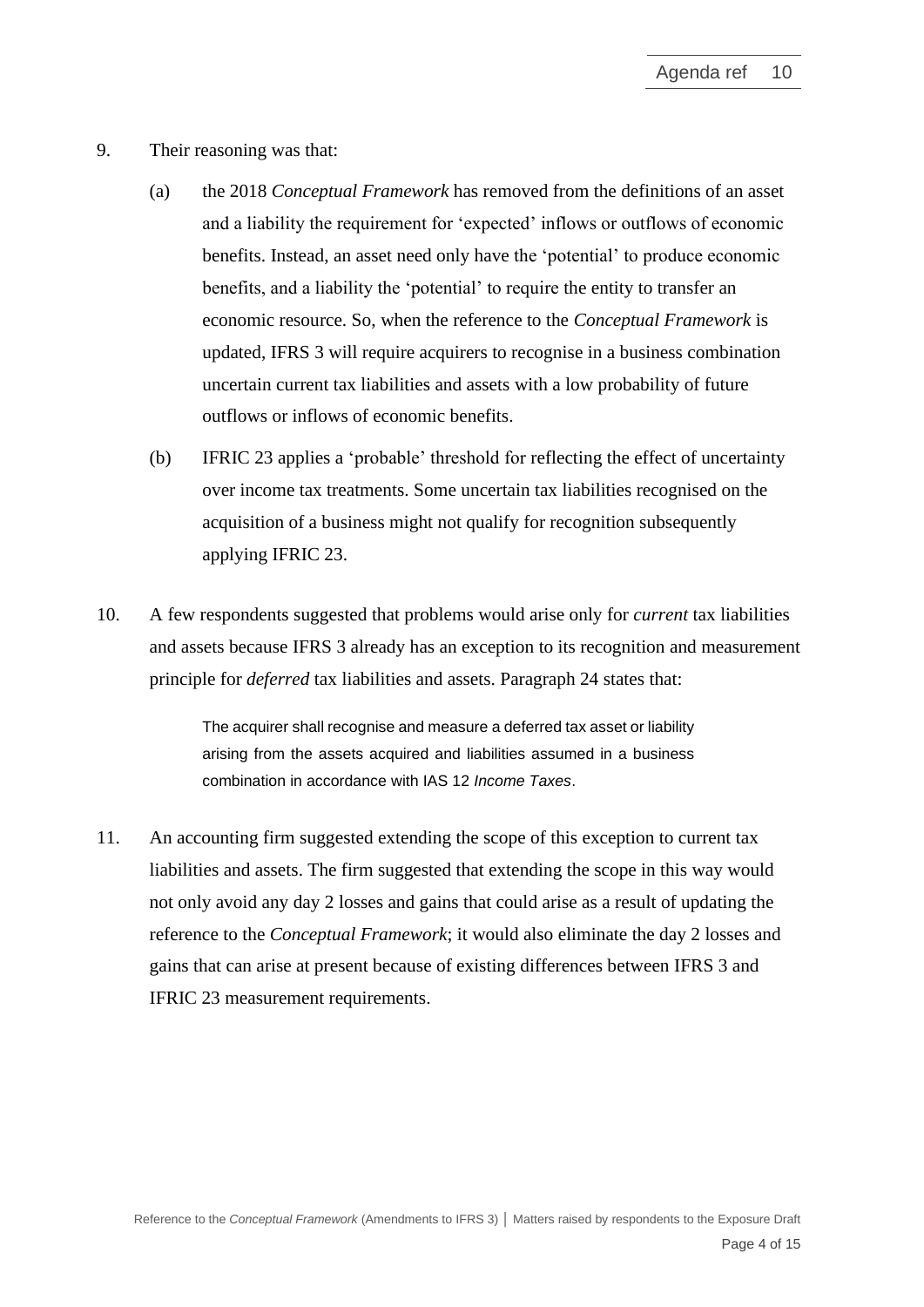### *Staff analysis*

- 12. In this section, the staff consider:
	- (a) the requirements of IFRIC 23 (paragraphs  $13-14$ );
	- (b) how uncertainty over income tax treatments could affect the current tax liabilities and assets recognised applying IFRS 3 (paragraphs [16–](#page-5-0)[24\)](#page-8-0); and
	- (c) the pros and cons of extending the scope of the existing exception for deferred tax liabilities and assets (paragraphs [25](#page-8-1)[–27\)](#page-8-2).

## *Requirements of IFRIC 23*

- <span id="page-4-0"></span>13. IFRIC 23 is an interpretation of IAS 12 *Income Taxes*. It applies when it is unclear how a tax law applies to a transaction or circumstance. An entity prepares, or plans to prepare, its income tax filings assuming the law applies in one way. However, the entity will not know whether its treatment is acceptable until the relevant taxation authority (or a court) takes a decision in the future. Until then, the extent of the entity's liability to pay (or right to recover) income tax remains uncertain.
- <span id="page-4-1"></span>14. IFRIC 23 clarifies how an entity reflects that uncertainty in recognising and measuring its income tax liabilities and assets. IFRIC 23 specifies that:
	- (a) if the entity concludes it is *probable* that the taxation authority will accept the uncertain tax treatment, the entity determines its current tax liability (or asset) and deferred tax liability (or asset) consistently with the treatment it has used or plans to use in its income tax filings. The entity does not adjust the filed amounts to reflect the possibility of the uncertain tax treatment being rejected.
	- (b) if the entity concludes it is *not probable* that the taxation authority will accept the uncertain tax treatment, the entity reflects the effect of the uncertainty in calculating its current tax liability (or asset) and deferred tax liability (or asset). It reflects the uncertainty by adjusting the filed amounts to reflect either the most likely outcome or the expected value (probability weighted average) of the possible outcomes, depending on which method better predicts the resolution of the uncertainty.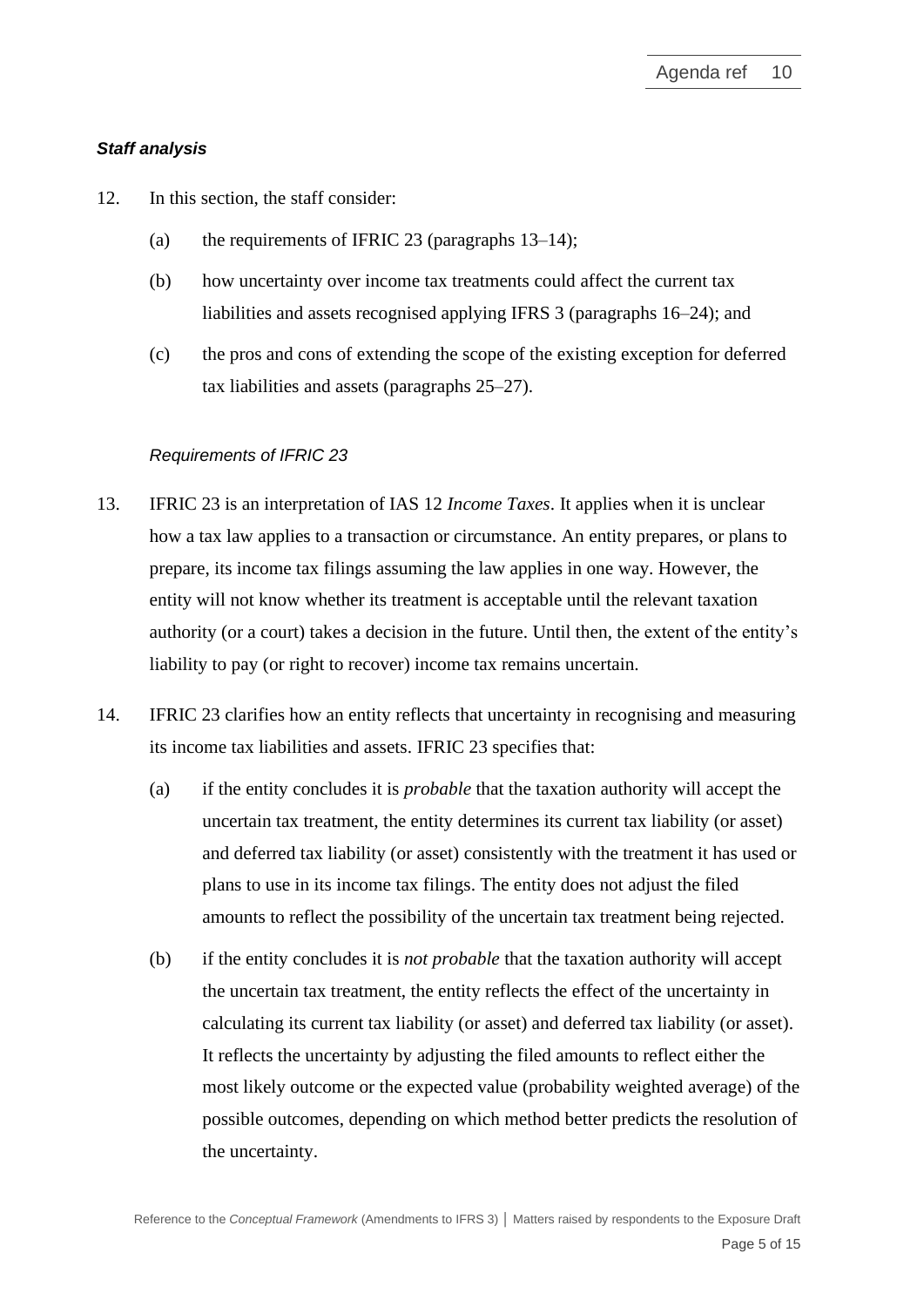*How uncertainty over income tax treatments could affect the current tax liabilities and assets recognised applying IFRS 3*

- 15. This section discusses how uncertainty over income tax treatments could affect the current tax liabilities and assets recognised applying IFRS 3. The staff think the analysis depends on whether:
	- (a) the uncertainty affects only the *measurement* of a current tax liability (or asset) (see paragraphs [16–](#page-5-0)[19\)](#page-6-0); or
	- (b) there is also uncertainty about the *existence* of a current tax liability (or asset) (see paragraphs [20–](#page-6-1)[24\)](#page-8-0).

#### *If the uncertainty affects only the measurement of a current tax liability or asset*

- <span id="page-5-0"></span>16. In some (perhaps most) cases, only some of an entity's transactions have an uncertain tax treatment and decisions about whether and how to reflect that uncertainty affect only the measurement of the entity's total current tax liability (or asset).
- 17. IFRS 3 does not specify any exceptions to its measurement principle for current tax liabilities or assets. This means that:
	- (a) at the acquisition date, an acquirer measures a current tax liability (or asset) at its acquisition-date fair value. That fair value would reflect all the possible outcomes of an uncertain tax treatment, and the probability of each outcome.
	- (b) subsequently, the acquirer measures the current tax liability (or asset) applying IAS 12 as interpreted by IFRIC 23. As explained in paragraph [14,](#page-4-1) applying IFRIC 23, an acquirer might not reflect the uncertainty in the measure of its current tax liability (or asset), or might reflect the uncertainty at an amount that differs from its fair value.
- 18. The difference between the measurement bases applied at the acquisition date and subsequently could result in a day 2 loss or gain for an acquirer. However, it would not necessarily do so. The seller of a business might contractually indemnify the acquirer for an unfavourable outcome of an uncertain tax treatment. In that case, the acquirer would recognise the indemnification asset on the same basis as the uncertain tax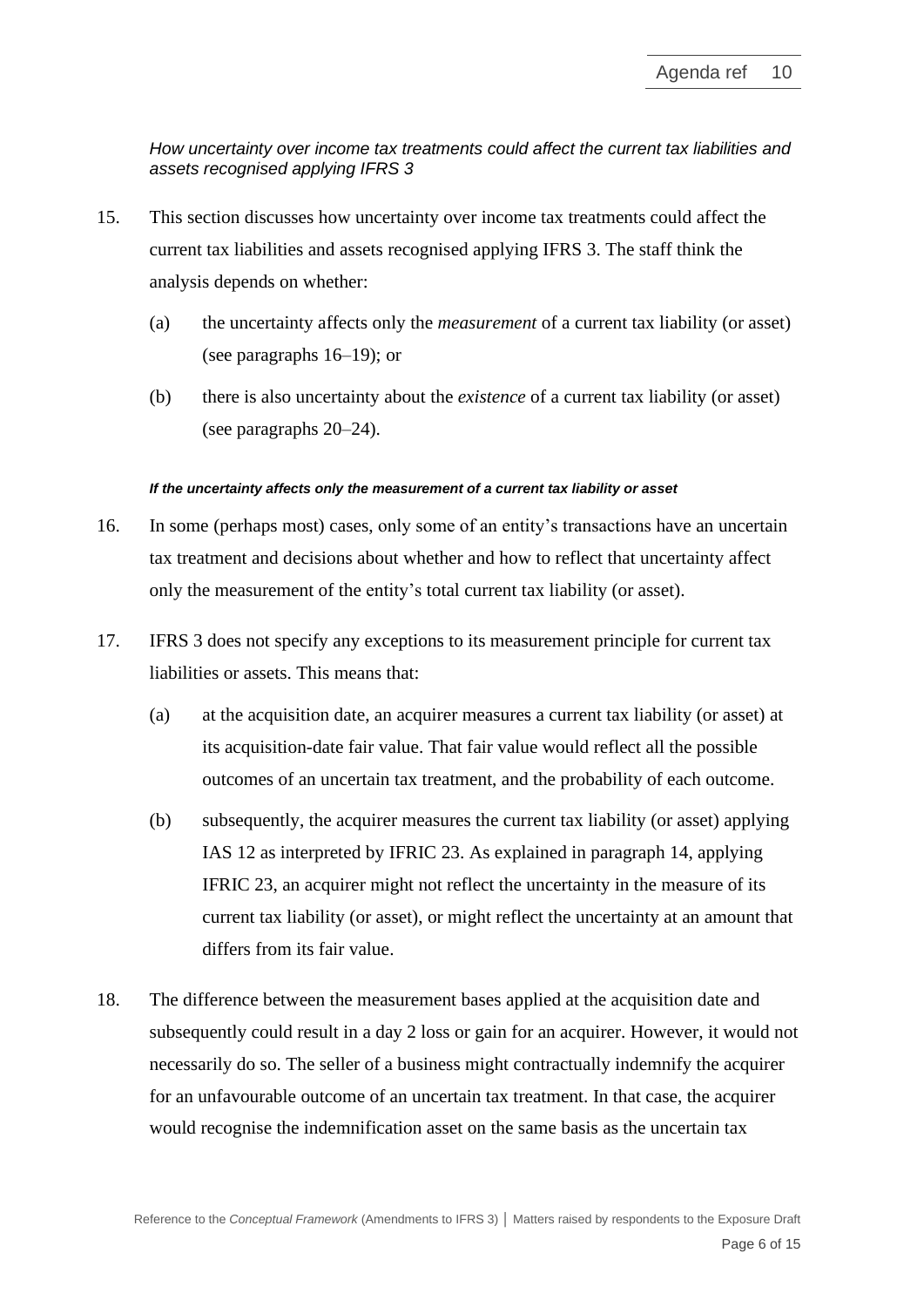treatment both at the acquisition date and subsequently.<sup>2</sup> As a result, any day 2 loss or gain on the income tax liability or asset might be offset by a compensating day 2 gain or loss on the indemnification asset.

<span id="page-6-0"></span>19. Updating the reference to the *Conceptual Framework* does not change the measurement requirements of IFRS 3, so would not change the way acquirers account for uncertain tax treatments that affect only the measurement of a current tax liability (or asset).

#### *If there is uncertainty about the existence of a current tax liability or asset*

- <span id="page-6-1"></span>20. As discussed in paragraph [16,](#page-5-0) in some (perhaps most) cases, uncertain tax treatments affect only the measurement of a current tax liability (or asset). However, in some cases, an uncertain tax treatment could be the sole source of a possible current tax liability (or asset). This would be the case if the uncertainty affects the whole of an entity's filing (for example, if it is uncertain whether an entity is required to submit an income tax filing in a jurisdiction) or if reflecting the uncertainty could change a current tax asset into a current tax liability. In these cases, the uncertainty about the tax treatment could create uncertainty about whether a current tax liability (or asset) even exists.
- 21. In deciding whether to recognise a current tax liability (or asset) whose existence is uncertain, an acquirer would have to decide which of the IFRS 3 recognition requirements to apply. The staff think an acquirer could apply the requirements in IFRS 3 for contingent liabilities and contingent assets. Our reasoning would be that:
	- (a) the acquirer has a possible current tax liability (or asset) whose existence is uncertain and will be confirmed only by a future event—a decision of the relevant taxation authority or court. This possible liability (or asset) meets the definitions of a contingent liability (or contingent asset) set out in IAS 37 and applied in IFRS 3.
	- (b) for recognition of contingent liabilities and assets, IFRS 3 has specific requirements that apply instead of the general recognition principle. It could be argued that these requirements apply to all contingent liabilities and assets—not only those that would be within the scope of IAS 37 if incurred separately. In

<sup>2</sup> Paragraphs 27 and 57 of IFRS 3.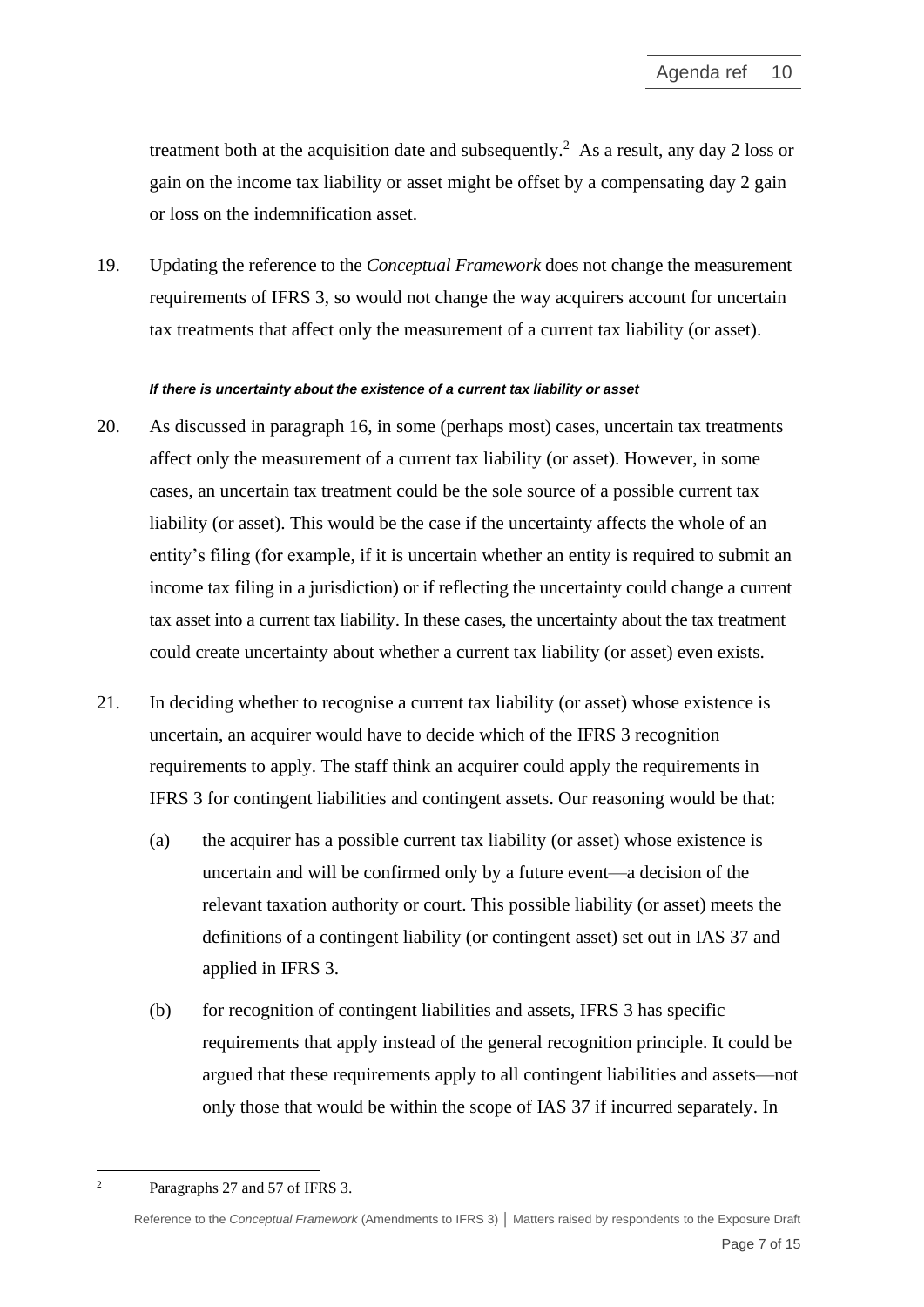support of such an argument we note that IFRS 3 specifies that one of its requirements for contingent liabilities (the subsequent measurement requirement in paragraph 56) does not apply to contingent liabilities accounted for in accordance with IFRS 9 *Financial Instruments*. This exception would not be required if the requirements for contingent liabilities applied only to contingent liabilities within the scope of IAS 37.

- 22. If an acquirer applied the IFRS 3 requirements for contingent liabilities to a possible current tax liability, there might be no conflicts between the acquisition date accounting and subsequent accounting:
	- (a) IFRS 3 requires an acquirer to recognise a contingent liability if it is a present obligation that arises from past events and its fair value can be measured reliably—even if an outflow of economic resources is not probable.<sup>3</sup> IFRS 3 does not specify how management decides whether a possible obligation is a present obligation. Because IFRS 3 does not deal with this issue, it might be appropriate to apply the approach specified in IAS 37. Paragraph 15 of IAS 37 states that:

In rare cases it is not clear whether there is a present obligation. In these cases, a past event is deemed to give rise to a present obligation if, taking account of all available evidence, it is more likely than not that a present obligation exists at the end of the reporting period.

If an acquirer applies the approach specified in IAS 37, the recognition threshold it applies (more likely than not) could be the same as that specified by IFRIC 23 (probable).

(b) any contingent liability recognised at the acquisition date would subsequently be recognised and measured applying 'subsequent recognition and measurement' requirements for contingent liabilities in IFRS 3, thus avoiding day 2 losses or gains that could otherwise arise because of differences between the measurement requirements of IFRS 3 and those of IFRIC 23.4

<sup>3</sup> Paragraph 23 of IFRS 3.

<sup>4</sup> Paragraph 56 of IFRS 3.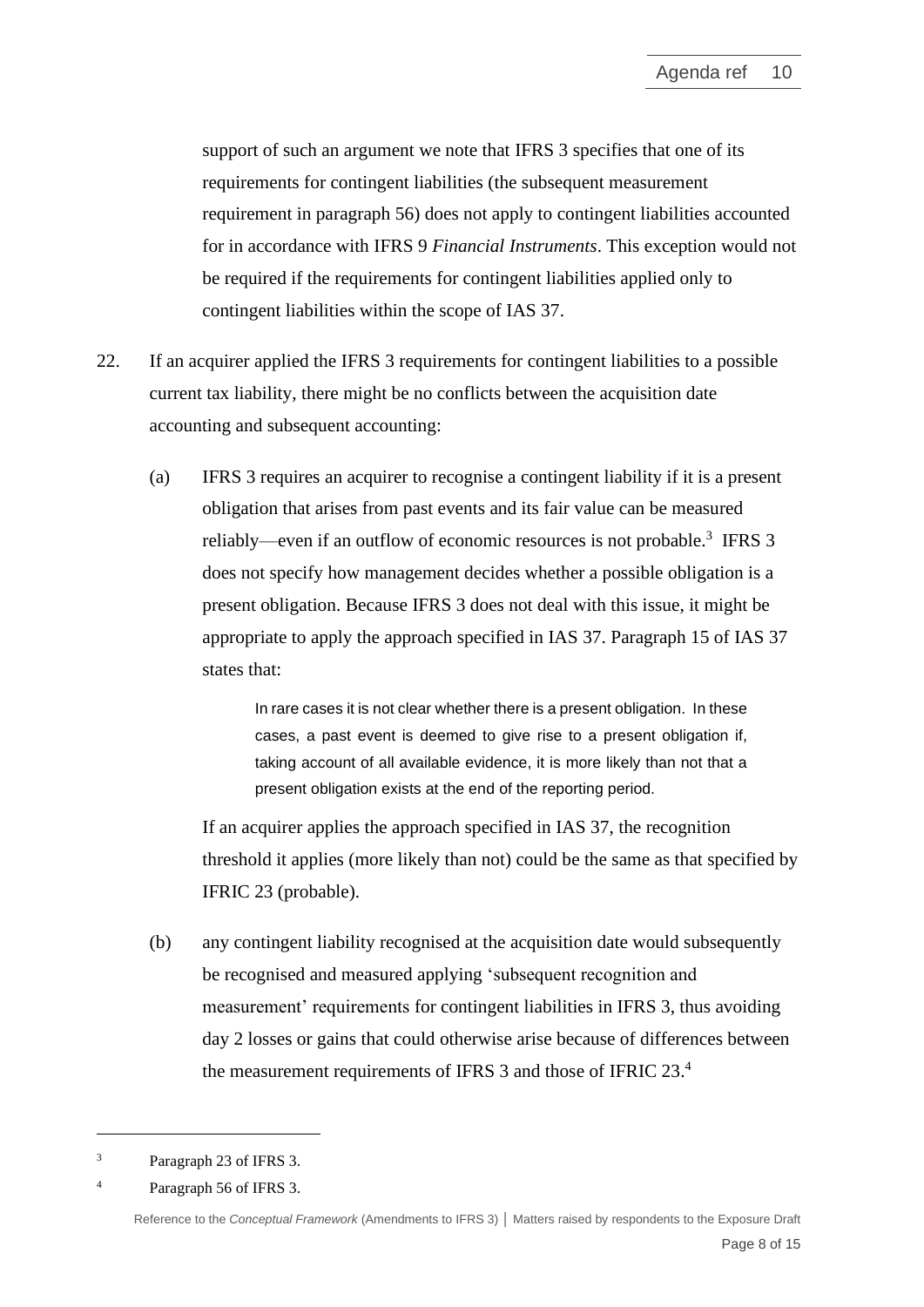- 23. A current tax contingent *asset* might be less common. However, an acquirer could decide it has a contingent asset if the acquired entity has claimed, or plans to claim, a refund of income tax from the tax authorities but is uncertain whether it has a right to that refund, and the seller has not indemnified the acquirer against the risk of the claim being unsuccessful. IFRS 3 prohibits recognition of contingent assets. So, applying the requirements of IFRS 3, the acquirer would not recognise the contingent asset on the acquisition date, but might recognise it (and a day 2 gain) subsequently, applying the 'probable' threshold in IFRIC 23.
- <span id="page-8-0"></span>24. The IFRS 3 requirements for contingent liabilities and contingent assets apply instead of the general recognition principle and do not refer to the *Conceptual Framework* definitions of an asset and a liability. Consequently, we think that updating the reference to the *Conceptual Framework* will not necessarily change the IFRS 3 requirements for situations in which it is uncertainty about the existence of a current tax liability or asset.

### *Pros and cons of extending scope of existing exception*

- <span id="page-8-1"></span>25. As noted in paragraph [10,](#page-3-0) differences between the requirements of IFRS 3 and IFRIC 23 can give rise to a day 2 loss or gain only for *current* tax liabilities and assets, because IFRS 3 provides an exception to its recognition and measurement principle for *deferred* tax liabilities and assets. Both at the date of acquisition and subsequently, an acquirer recognises and measures deferred tax liabilities and assets in accordance with the requirements of IAS 12.
- 26. As one respondent suggested (see paragraph [11\)](#page-3-1), extending this exception so that it also applies to current tax would not only avoid any unintended consequences of updating the reference to the *Conceptual Framework*, it would also eliminate the day 2 losses and gains that can arise at present because of differences between the measurement requirements in IFRS 3 and those in IFRIC 23.
- <span id="page-8-2"></span>27. However, the purpose of this project is to amend IFRS 3 only to the extent required to avoid any unintended consequences of updating the reference to the *Conceptual Framework*. Extending the scope of the exception for deferred tax would go beyond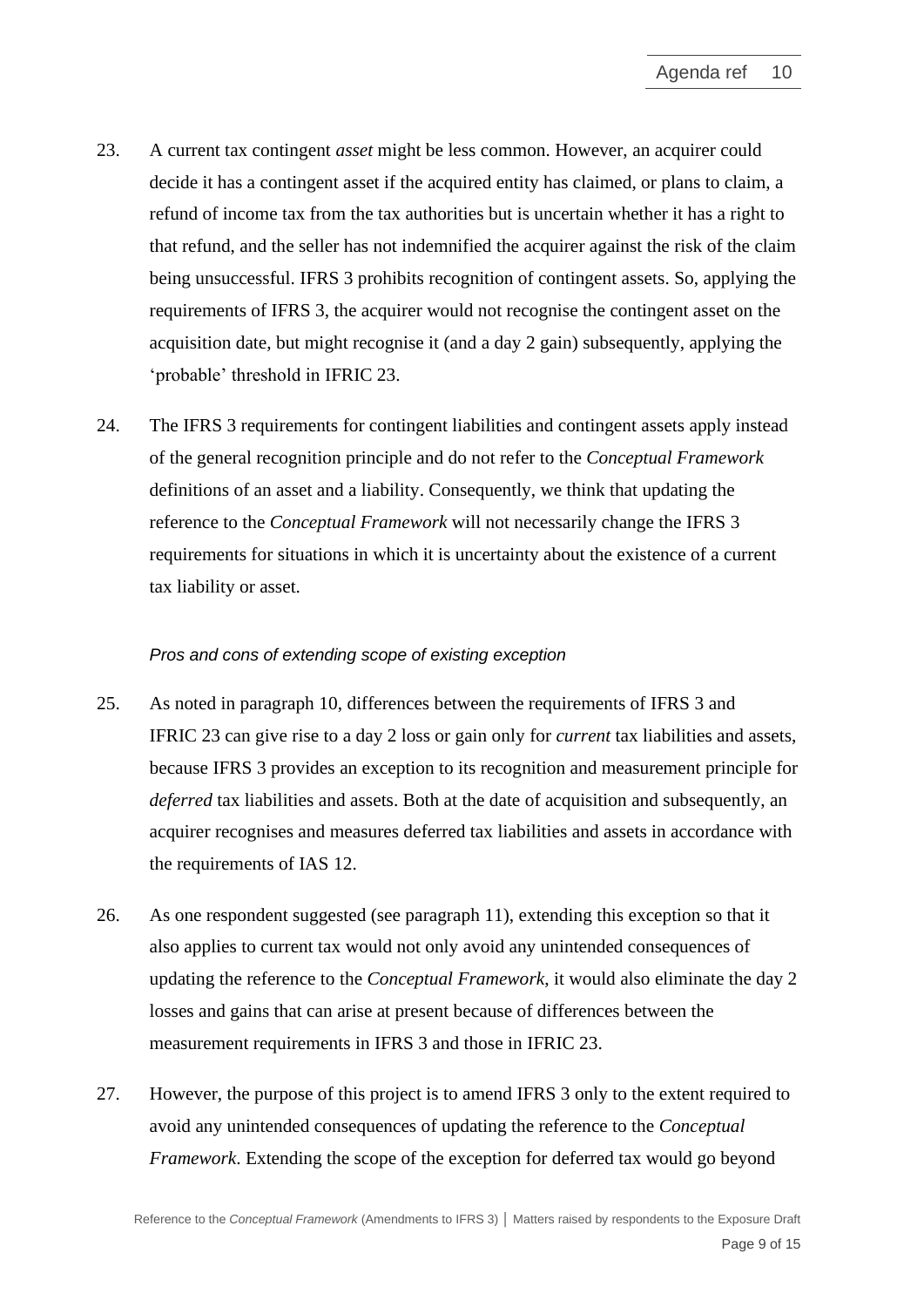this purpose—it would also change existing IFRS 3 measurement requirements. Not all stakeholders would necessarily support the exception—it is not be the only method of avoiding day 2 measurement losses and gains, and some stakeholders might argue that other methods (such as adding subsequent measurement requirements) would result in more useful information. Also, extending the scope of the existing exception could have unintended consequences and give rise to new application issues.

### *Staff conclusion*

- 28. The staff conclude that:
	- (a) as explained in paragraphs [16](#page-5-0)[–24,](#page-8-0) there are existing conflicts between the requirements of IFRS 3 and those of IFRIC 23 and these will not necessarily be made worse by updating the IFRS 3 reference to the *Conceptual Framework*. So there is no reason in this project to make an exception to the IFRS 3 recognition principle for current tax liabilities or assets.
	- (b) although the existing conflicts could be resolved by extending the scope of the existing recognition and measurement exception for deferred tax liabilities and assets, it is beyond the scope of this project to consider changes to IFRS 3 to resolve existing conflicts.

### *Staff recommendation and question for the Board*

<span id="page-9-0"></span>29. The staff recommend that the Board confirms the Exposure Draft proposal to add to IFRS 3 an exception to its recognition principle only for liabilities and contingent liabilities within the scope of IAS 37 or IFRIC 21. The staff recommend the Board does not add an exception for current tax liabilities and assets.

### **Question 1—exception for current tax liabilities and assets**

Do you agree with the recommendation in paragraph [29?](#page-9-0)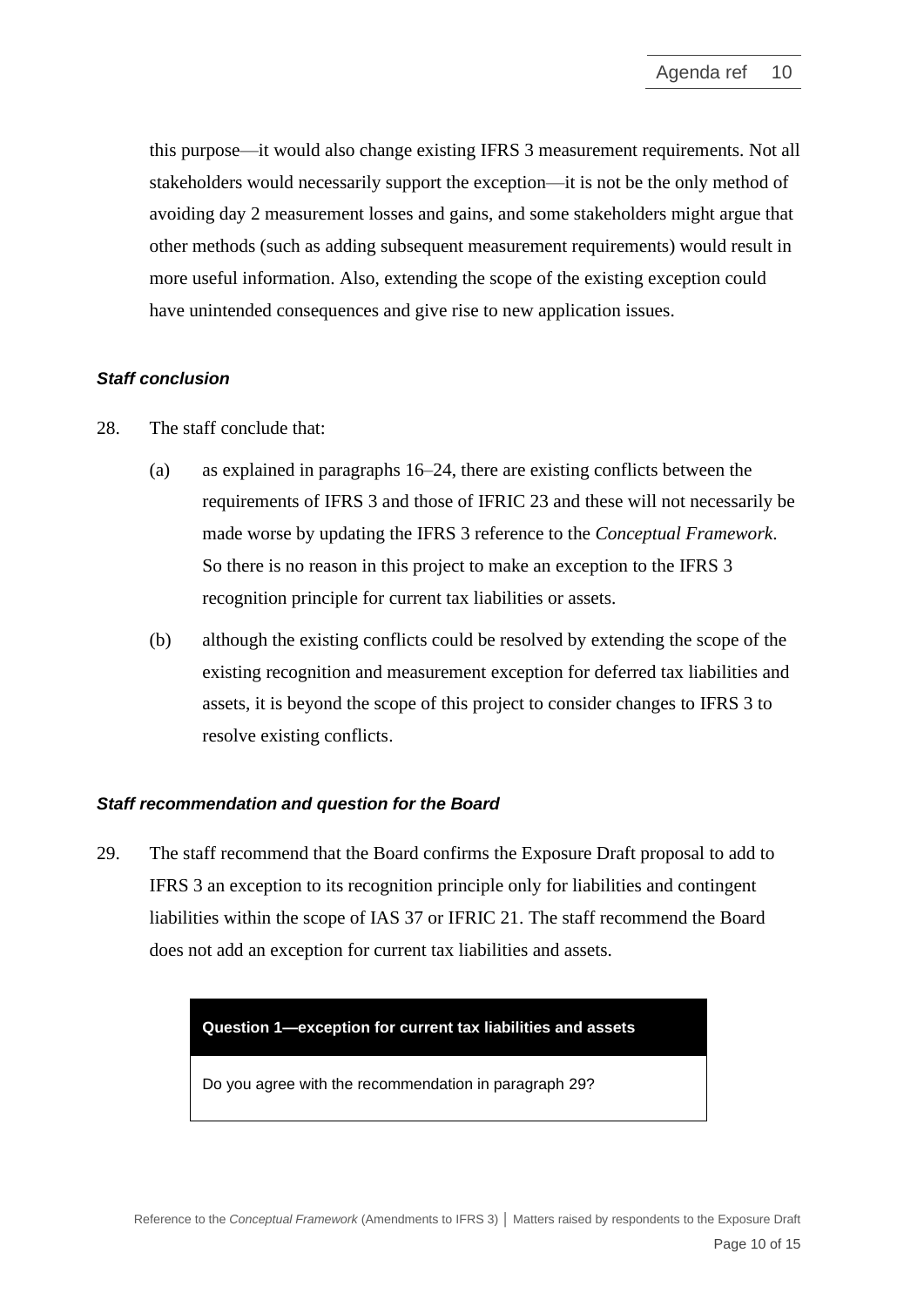# **Suggestion 2—clarify which aspects of the requirements for contingent liabilities are exceptions to the recognition principle**

#### *Comments received*

<span id="page-10-0"></span>30. A national standard-setter and an accountancy body asked the Board to clarify which aspects of the proposed requirements for contingent liabilities apply the IFRS 3 recognition principle and which aspects are an exception to that principle. In the view of those respondents, the requirement to recognise contingent liabilities with a low probability of future outflows (paragraph 23 of IFRS 3) is currently an exception to the requirement to apply the 1989 *Framework* but will become an application of the requirement to apply the 2018 *Conceptual Framework*. This is because the 1989 *Framework* includes a 'probable outflows' criterion for recognition of liabilities, but the 2018 *Conceptual Framework* does not. The respondents suggested the new status of paragraph 23 will not be clear if, as proposed in the Exposure Draft, that paragraph remains within the section headed 'Exception to the recognition principle': further clarification is needed, at least in the Basis for Conclusions.

#### *Staff analysis*

- 31. The proposed amendments were drafted so all the IFRS 3 requirements for initial recognition of provisions, contingent liabilities and contingent assets are located together. The respondents are correct to point out that those requirements include both exceptions to the IFRS 3 recognition principle and applications of that principle.
- <span id="page-10-1"></span>32. This feature of the requirements could be clarified by moving the requirements that apply the recognition principle out of the section 'Exception to the recognition principle'. However, against making such a move, it could be argued that:
	- (a) the requirements for provisions, contingent liabilities and contingent assets are related and will be clearest if all located together in IFRS 3. These requirements include exceptions to the recognition principle, so identifying the requirements as exceptions makes it clear that an acquirer applies them instead of the recognition principle to the extent they are not consistent with the recognition principle.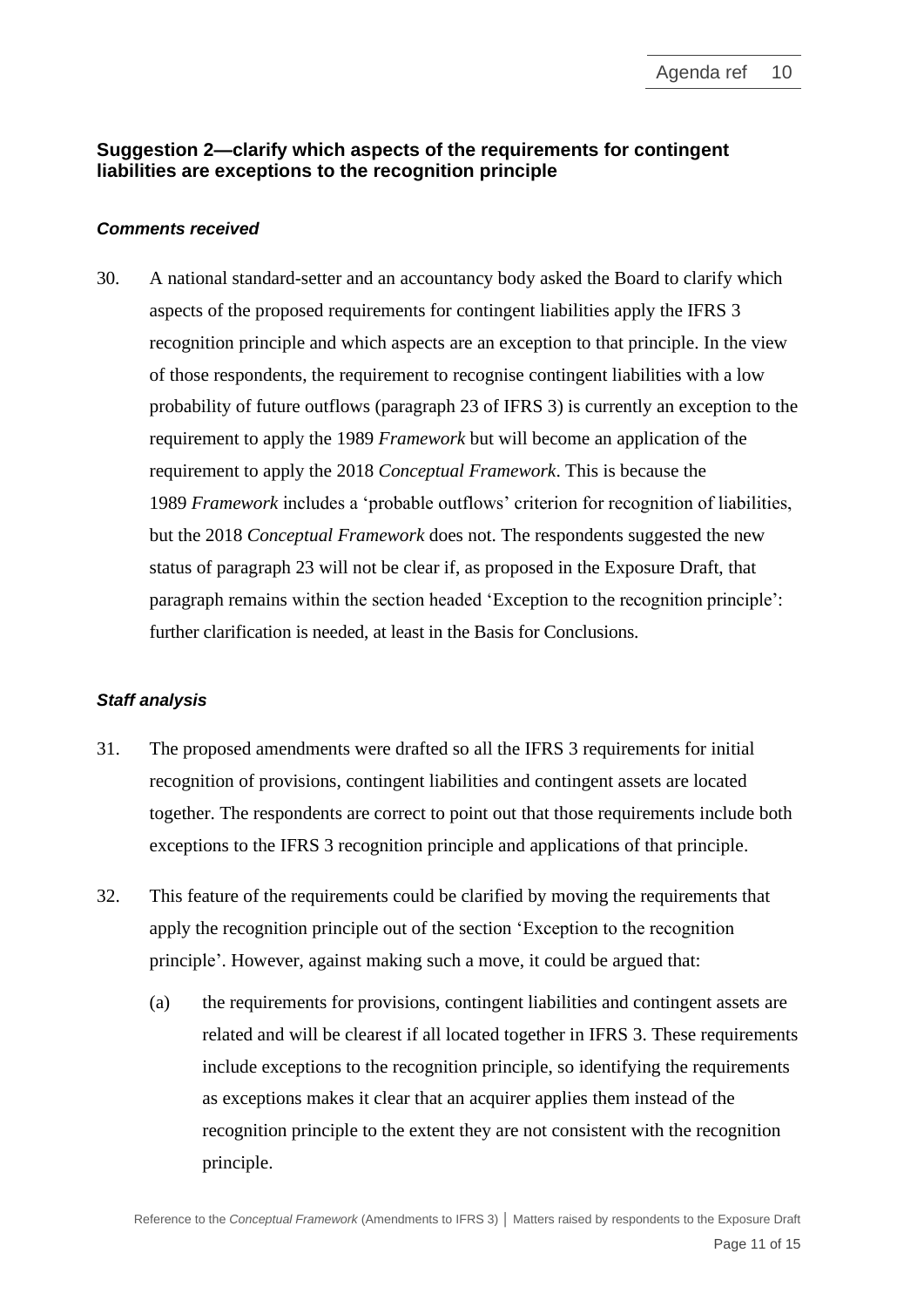- (b) several other existing IFRS 3 requirements are located within sections described as 'exceptions' but include both exceptions and applications. Paragraph BC264 discusses this matter, giving contingent liabilities and employee benefits as examples. And paragraph BC280 explains why the IFRS 3 requirement to recognise and measure deferred tax applying IAS 12 is described as an exception to both the recognition and measurement principles:
	- BC280 The Boards considered identifying deferred tax assets and liabilities as an exception to only the measurement principle because most, if not all, of the requirements of IAS 12 and SFAS 109 are arguably consistent with the revised standards' recognition principle. … However, the boards concluded that exempting deferred tax assets and liabilities from both the recognition and the measurement principles would more clearly indicate that the acquirer should apply the recognition and measurement provisions of IAS 12 and SFAS 109 and their related interpretations or amendments.
- <span id="page-11-0"></span>33. Alternatively, without moving any of the requirements for provisions, contingent liabilities and contingent assets out of the section headed 'Exception to the recognition principle', the Board could redraft the requirements to distinguish aspects that apply the recognition principle from aspects that are an exception to the recognition principle. However, reaching conclusions on this matter could take time and debate and would not necessarily make the requirements clearer. Indeed, redrafting could make the requirements less clear because the extent to which the proposed amendments change existing requirements would become less obvious.
- 34. If the Board decides not to move or redraft the proposed requirements, it could explain its decision in the Basis for Conclusions accompanying the amendments. That explanation would include an observation that the requirements for provisions, contingent liabilities and contingent assets include both exceptions to the recognition principle and applications of the principle. This observation could be sufficient to avoid misunderstandings.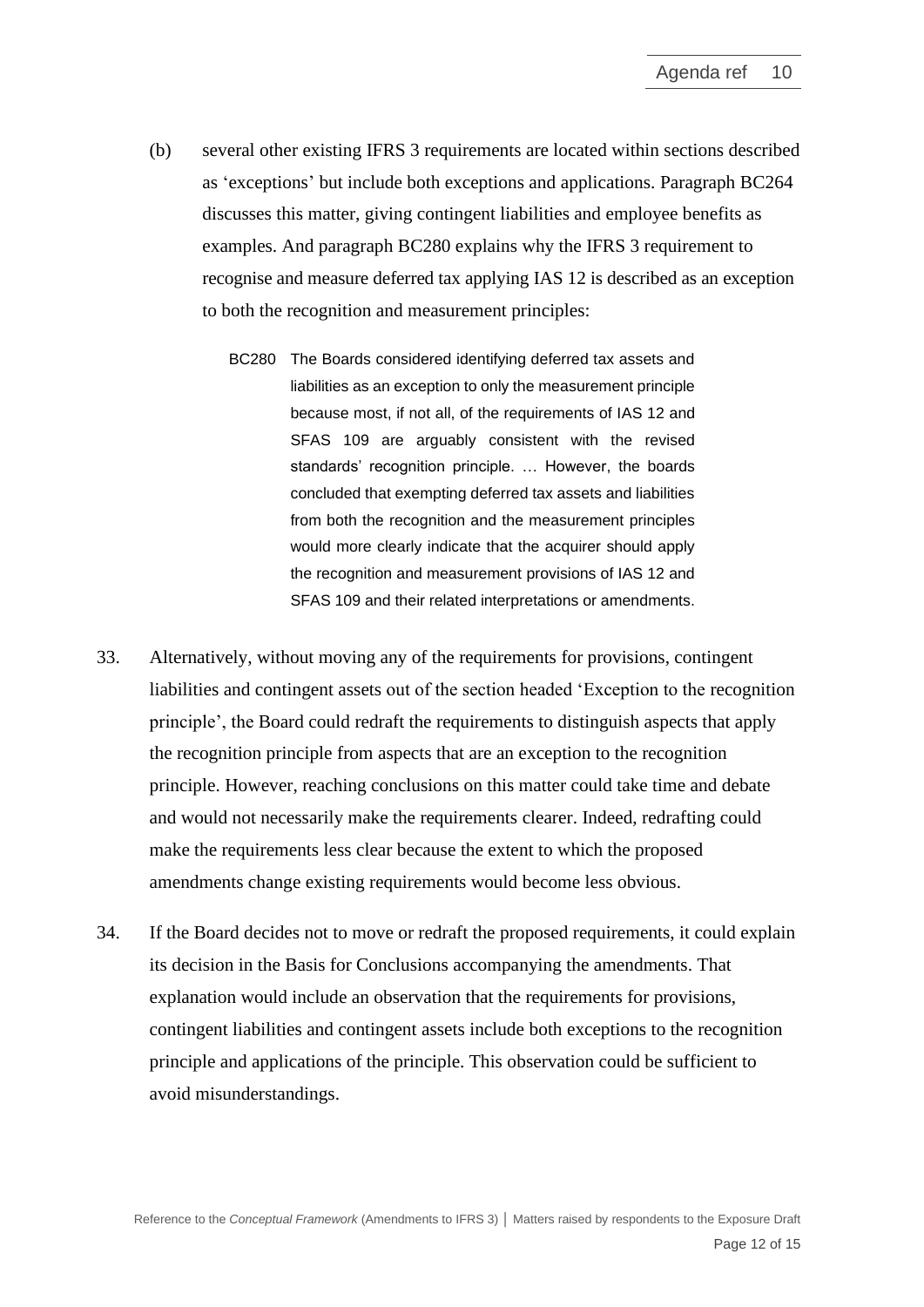#### *Staff recommendation and question for the Board*

- <span id="page-12-2"></span>35. For the reasons in paragraphs [32](#page-10-1)[–33,](#page-11-0) the staff recommend that the Board confirms the Exposure Draft proposal to locate all the requirements for initial recognition of provisions, contingent liabilities and contingent assets within the section headed 'Exception to the recognition principle', without distinguishing aspects that that are exceptions to the principle from aspects that apply the principle.
- <span id="page-12-0"></span>36. If the Board agrees with the staff recommendation, the staff can add to the Basis for Conclusions a paragraph explaining the Board's decision in a way that clarifies that those requirements include both exceptions to, and applications of, the recognition principle.



Do you agree with the staff recommendation in paragraph [35?](#page-12-2)

# **Suggestion 3—clarify requirements for reliable measurement**

#### *Comments received*

- <span id="page-12-1"></span>37. An accountancy body referred to paragraph BC125 of the Basis for Conclusions accompanying IFRS 3. This paragraph explains an amendment the Board made to IFRS 3 when it revised the Standard in 2008:
	- BC125 [The pre-2008 version of IFRS 3 included another recognition] criterion for assets acquired or liabilities assumed in a business combination. That criterion required an asset or liability to be recognised separately from goodwill only if it could be reliably measured. In its deliberations leading to the revised IFRS 3, the IASB decided to eliminate reliability of measurement as an overall criterion, which it observed is unnecessary because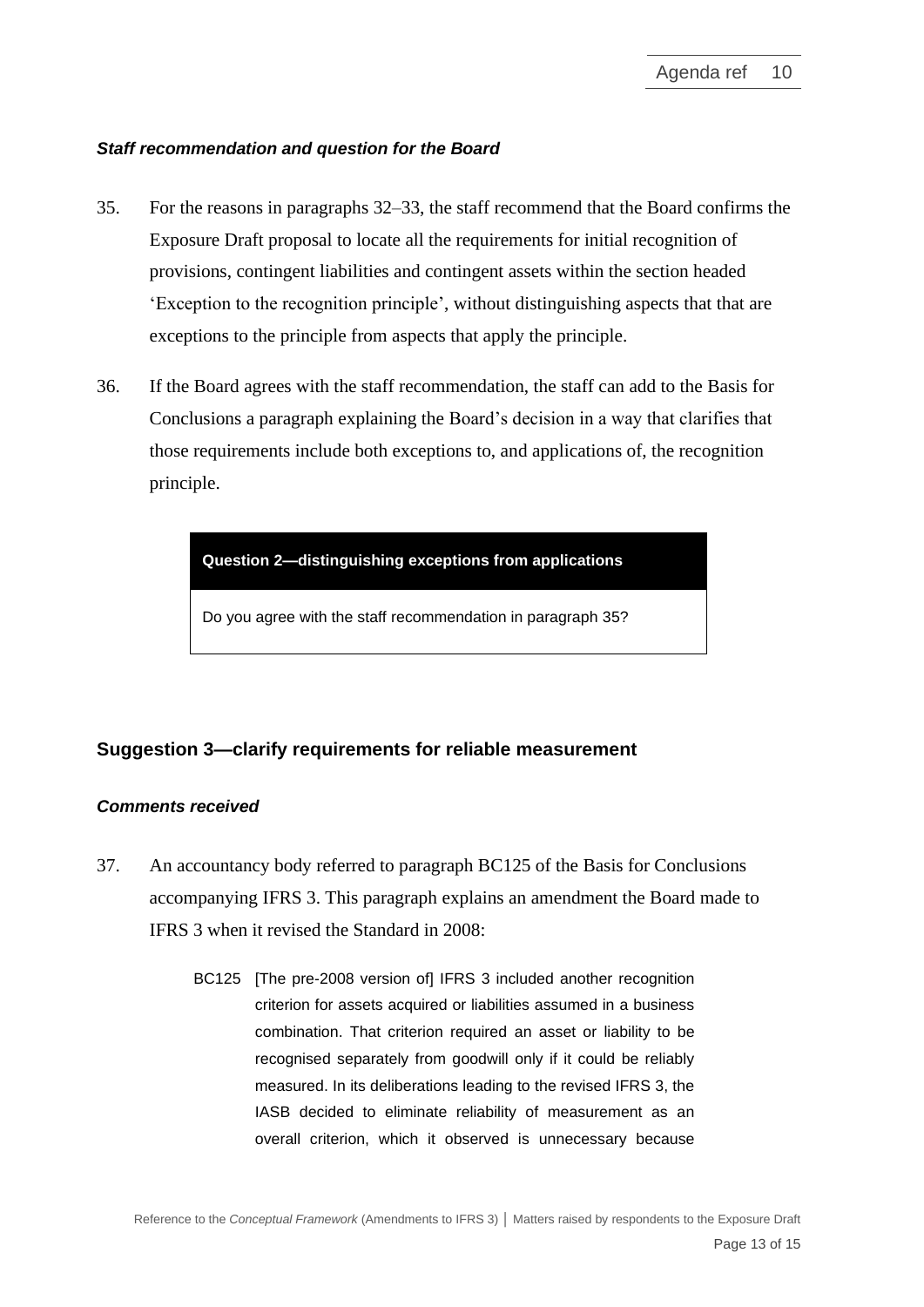reliability of measurement is a part of the overall recognition criteria in the [1989] *Framework*.

38. The accountancy body suggested that when the Board updates IFRS 3 to refer to the 2018 *Conceptual Framework* instead of the 1989 *Framework*, questions could arise as to whether reliability of measurement is still an 'implicit' criterion for recognition of assets and liabilities in a business combination. The accountancy body asked the Board to clarify how updating the reference will affect this aspect of IFRS 3.

#### *Staff analysis*

- 39. IFRS 3 contains specific requirements and guidance for assets and liabilities whose fair values are most susceptible to measurement uncertainty (such as intangible assets, contingent liabilities and contingent assets). An acquirer applies the requirements and guidance to decide which assets and liabilities qualify for recognition in a business combination.
- 40. Paragraph BC125 wrongly suggests that, in applying IFRS 3 (and hence perhaps any IFRS Standard), an entity applies not only the recognition criteria specified in that Standard, but also recognition criteria discussed in the 1989 *Framework*. Such a suggestion is inconsistent with the stated purpose and status of 1989 *Framework*, which, like the 2018 *Conceptual Framework*, stated that it was not an IFRS Standard and did not override any IFRS Standard.<sup>5</sup>
- 41. Paragraph BC125 not only mis-represents the status of the *Conceptual Framework*. It could also wrongly suggest that, because the 1989 *Framework* and 2018 *Conceptual Framework* discuss measurement uncertainty in different ways, updating the reference in paragraph 11 of IFRS 3 changes IFRS 3 requirements for assets and liabilities whose fair values are subject to measurement uncertainty.

<sup>5</sup> Paragraph 2 of the *Introduction to the Framework for the Preparation and Presentation of Financial Statements*, July 1989.